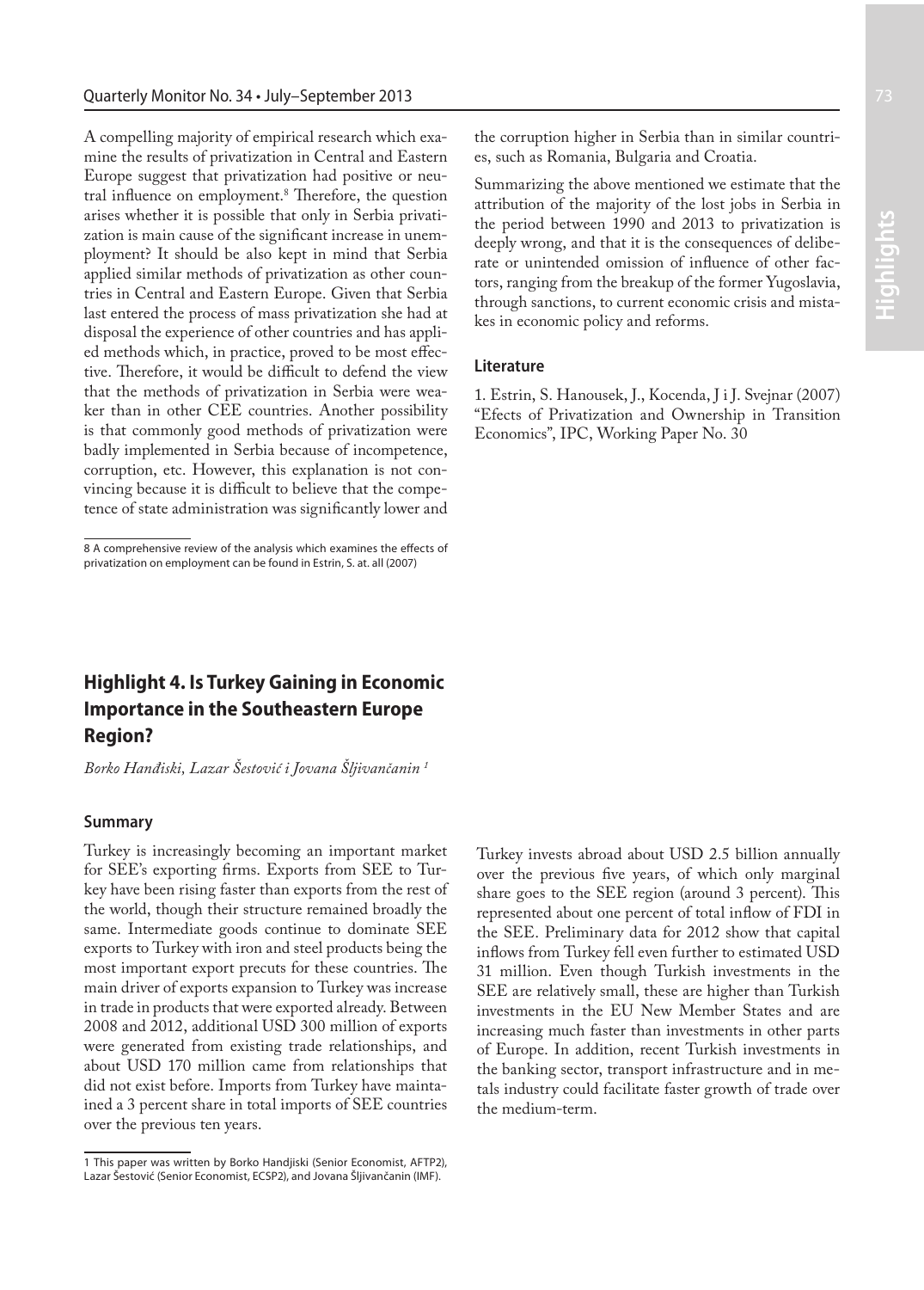# **1. Introduction**

**Highlights** 

**European Union (EU) has traditionally been the main economic partner for Southeastern European countries (SEE)2 .** Given the size of the European market, it's geographic proximity and historical ties the EU was and will be the main economic partner of SEE. On average, about two thirds of total exports from SEE go to EU; 80 percent of FDI in the SEE come from the EU and economic cycles of the two regions are increasingly correlated (World Bank 2012a). However, the prolonged economic crisis in the EU over the last four years has raised the need for economic and trade diversification for the SEE countries.

**There are some emerging economic partners for SEE countries and Turkey is sometimes taking the leading role.**  SEE countries are looking for sources of exports, capital and innovations beyond Europe. China, Russia, Azerbaijan, United Arab Emirates and Turkey are emerging as new partners for the economies from this region. Turkey's geographic proximity, market size, economic performance over the previous ten years, and historical ties make it a natural economic partner for the SEE countries.

#### **2. Macroeconomic context for increased**

#### **cooperation between SEE and Turkey**

**The SEE economies went through a "boom and bust" episode over the previous ten years.** Before the global economic crisis reached the region in 2009, SEE's average growth rate was around 5 percent per annum. The crisis put the region into a deep recession (average growth rate in 2009 was -1.9 percent) followed by a sluggish recovery (growth of about 2 percent in 2010 and 2011). The region ended up in another recession in 2012 (-0.6 percent GDP growth).

**The weak outlook for the EU economy brings forward the idea that SEE countries should look for other economic partners beyond those from the EU.** Since 2008, EU went through two recessions – in 2008 its economy shrank by 4.3 and in 2012 by additional 0.3 percent (Figure 1). Recovery in 2010 and 2011 was modest, with average growth rate of 1.8 percent. For the medium-term, return to pre-crisis growth rates in the EU economy is unlikely.

**In contrast, the Turkish economy is growing rapidly.** Turkey had a remarkable growth episode before the global crisis with growth averaging about 6 percent

2 In this working paper the following countries are covered as part of the Southeastern Europe: Albania; Bosnia and Herzegovina; FYR Macedonia; Montenegro and Serbia. Kosovo is excluded from the analysis since Turkish Statistics institute, the main source of data for this work, does not report on trade and capital flows with it.

per annum between 2002 and 2008. The global crisis hit Turkish economy hard, causing a recession of 4.8 percent in 2009. However, the economy rebounded quickly with growth reaching 9 and 8 percent in 2010 and 2011, respectively. Although output growth dropped to 2.9 percent in 2012, it is still higher than in other parts of Europe. As a result, Turkey is now an upper middle income country with the world's 16<sup>th</sup> largest economy with a GDP of USD 805 billion in 2012.

# **3. Trade – The rising importance of Turkey as**

#### **destination market**

**Turkey became an increasingly important market for SEE's exporting firms.** Growth of exports from SEE to Turkey was below the overall growth of exports until 2008 (Figure 2), as SEE firms were focusing their attention on the EU and the regional (CEFTA) market. But, since 2009 exports to Turkey have been growing rapidly, from below EUR 200 million in 2008 to over EUR 500 million in 2011. Exports growth to Turkey over the last three years has outpaced growth to other destination markets. As a result, Turkey's share in total SEE exports rose from 0.5 percent in 2008 to over 2 percent in 2012.

**Over the past decades, SEE countries have on average outperformed other Turkish trading partners.**  Exports from SEE to Turkey have been rising faster than exports from the rest of the world. It is important to stress that SEE's export expansion on the Turkish market is not due to an overall trend of increasing demand from Turkey for foreign goods. As a matter of fact, growth in overall demand from Turkey has muted since the global crisis, while imports from SEE have almost tripled (Figure 1).

#### **Figure 1: Growth of Turkey's imports, index (2003 = 100)**

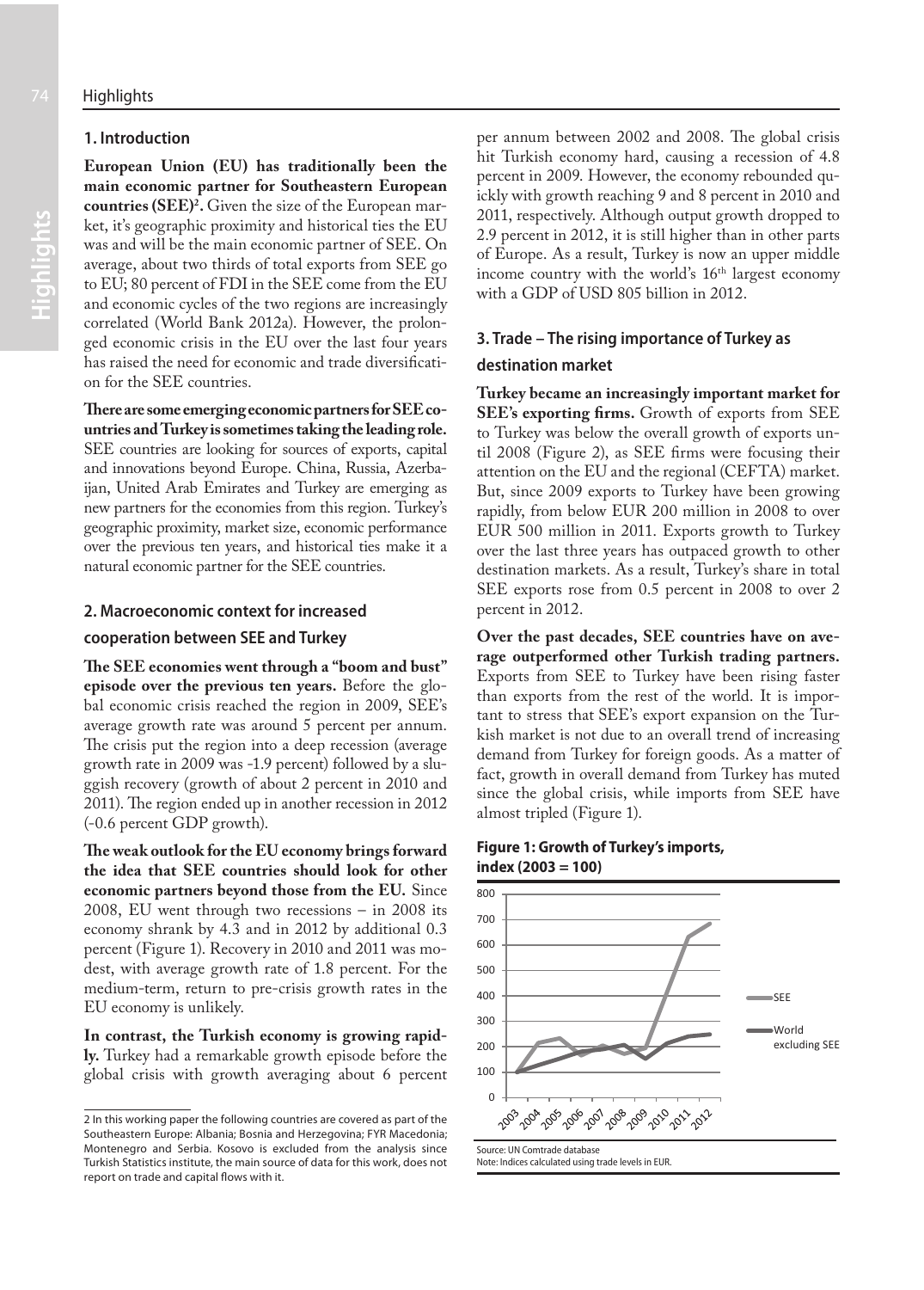**Trade with Turkey has deepened for all SEE countries over the past decade, though at a different pace.** Albania's exports have risen the fastest, followed by Montenegro's, partly owing to low starting point. In the other countries, export growth has been significant as well, including for Serbia which started from the relatively higher level (its export increased six fold over the previous ten years). FYR Macedonia's exports recorded the slowest growth.

#### **What is the structure of trade?**

**Exports from SEE to Turkey increased multifold between 2009 and 2011, but their structure remained broadly the same.** In terms of the type of product by stage of production, intermediate goods continue to dominate SEE exports to Turkey, accounting for more than half of total exports (Figure 2). Raw materials and consumer goods follow with more or less the same shares of around 1/4 of the total, while consumer goods are gaining in importance. Exports of capital goods have been historically marginal, although there was some increase in 2012 but it remains to be seen if it is sustainable.

**Looking at export structure by product type, industrial products dominate.** The share of agriculture exports has been stable and low. In 2011, oil exports rose substantially, after Serbia's oil company NIS restarted some of its refineries. There are some variations, however, across the countries. Over 90 percent of Montenegro's exports and more than half of BiH's come a result of rapidly growing exports of iron and steel, and oil. All SEE countries have witnessed a surge in exports of iron and steel since 2009. The growth of other export products has been more gradual. After iron and oil, the most important export groups are rubber, hides and skins, paper, machinery and mechanical equipment, and wheat.

Iron and steel products<sup>3</sup> were, on average, the most **exported commodities from SEE to Turkey between 2003 and 2012 (Figure 3).** They have been the dominant export commodities in Macedonia's exports every year, and for Albania, Montenegro and Serbia almost every year over the past decade. BiH entry to the Turkish iron and steel market came much later: iron and steel became its top export category to Turkey only in 2011.

# **Figure 3: SEE's exports to Turkey: Iron and steel vs. other products (in 000 EUR)**



**Figure 2: SEE's exports to Turkey, by product category (HS 2002 classification**<sup>1</sup>  **)**



from raw materials. BiH has a significant share of agriculture exports, while Serbia is the only country that sells oil to Turkey (Figure 2).

**SEE exports to Turkey are becoming more concentrated.** Since 2009, exports have become more concentrated: the top ten two-digit HS categories accounted for 84 percent of total exports in 2012. This trend comes as

#### **Who is exporting from the SEE region?**

**The big boost in exports over the past few years has come mostly from existing trade relationships, i.e. exporting more of the same products to the same countries.** In the case of SEE and Turkey, however, it is important to note that new relationships have been

<sup>3</sup> Article 72 in HS2002 nomenclature.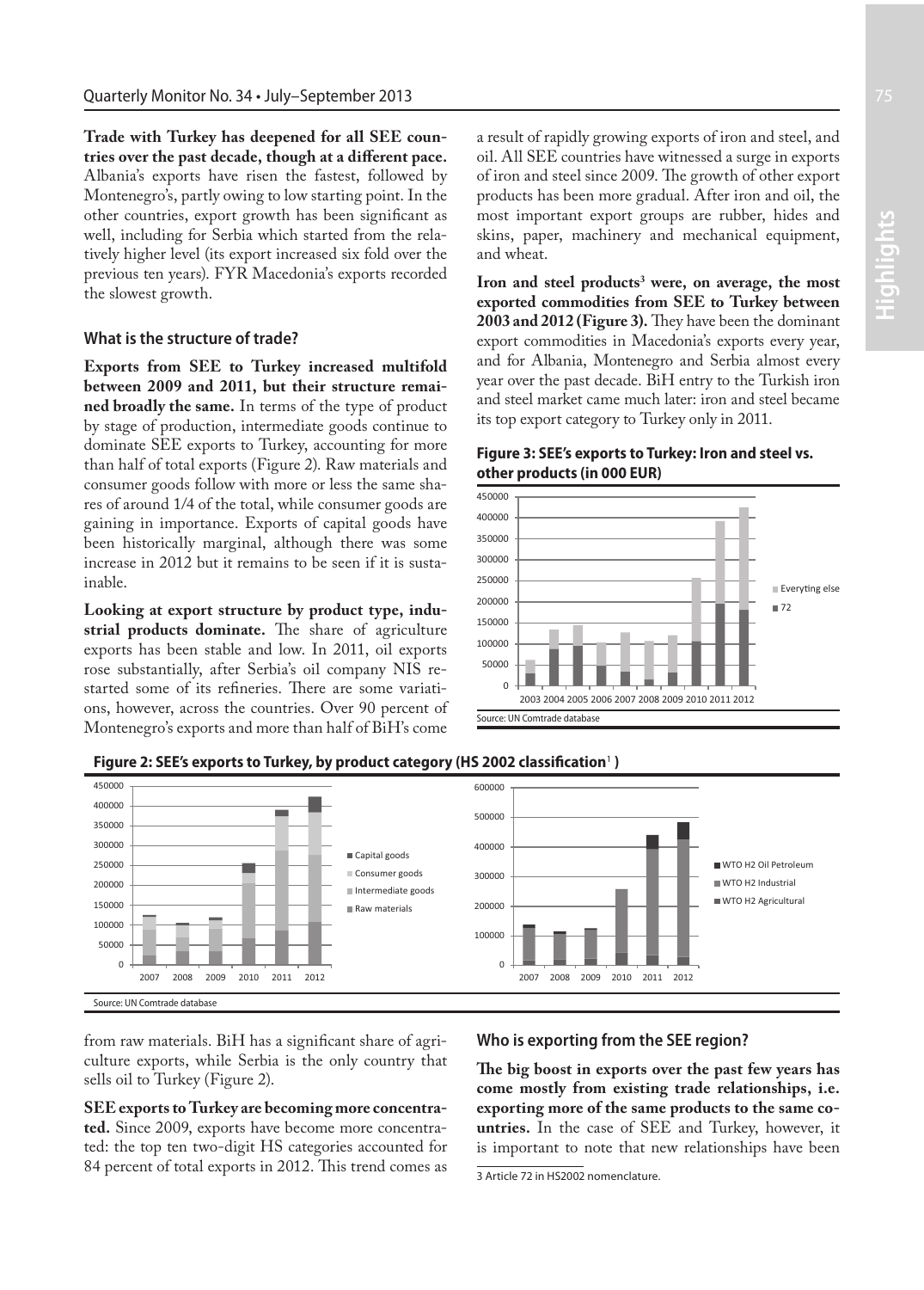

#### $\overline{0}$ 200000 400000 600000 800000 1000000 1200000 1400000 1600000 2007 2008 2009 2010 2011 2012 ■ Naftni derivati (WTO H2) Industrijski proizvodi (WTO H2) **Polioprivredni proizvod** (WTO H2)  $\overline{0}$ 200000 400000 600000 800000 1000000 1200000 2007 2008 2009 2010 2011 2012 kapitalni proizvodi Proizvodi za široku potrosnju Međufazni proizvodi Sirovine Source: UN Comtrade database

#### **Figure 4: SEE's imports from Turkey, by product category (HS 2002 classification)**

1) HS stands for Harmonized Systems which is an international nomenclature for the classification of products. It allows participating countries to classify traded goods on a common basis for customs purposes.

significant as well. Between 2008 and 2012, additional USD 300 million of exports were generated from existing trade relationships, and about USD170 million came from relationships that did not exist before. In parallel, the volume of extinct relationships (products no longer being exported from a SEE country to Turkey) was below USD 30 million.

**From Turkey's perspective, the importance of the SEE region as a trading partner has somewhat risen over the past few years.** Exports to SEE rose sharply between 2006 and 2008, and then witnessed a sharp fall in 2009, but have continued to grow faster than exports to other partners. Nevertheless, the SEE market is not of high importance for Turkish exporters. Turkey's exports in total reached EUR 120 billion in 2012, of which almost 40 percent went to the EU. On the other hand, the SEE market absorbs about 1 percent of Turkey's exports.

**The structure of SEE imports from turkey remained unchanged before and after the global economic crisis.** SEE countries import mostly consumer goods from Turkey as well as some intermediary products (Figure 4). The share of raw materials imports is below 10 percent. Industrial products account for the majority of imports, while imports of agriculture products and petroleum are marginal. The structure of imports is similar across the region, with the exception that Macedonia and Serbia have higher share of imports of intermediate goods.

# **4. Capital Flows from Turkey to SEE region**

**Although Turkey is not a major global investor, Turkish investments abroad are increasing steadily.**  As Turkish economy is growing rapidly, investments abroad are also increasing. Starting from just 0.1 percent of GDP in early 2000s, outward investment rose five-fold to 0.5 percent of GDP in 2012 (and ten-fold in nominal terms). Still, Turkey's outward investment remains small in global comparison.

**Turkish companies mainly invest in other European countries.** Nearly two thirds of the total FDI outflow4 relates to investments in Europe, and then comes Asia (on average 25 percent of total outflows) and North America (6 percent of the total). When investing in European Union, Turkish companies almost exclusively focus on "old" member states of the EU (EU15).

**Turkish investors primarily invest in industry.** More than half (55 percent) of the Turkish investments abroad over the past decade have been in industry. Remaining 45 percent went into services sectors, while negligible amounts have gone into agriculture sector of other countries<sup>3</sup>. Within industry, nearly <sup>3</sup>/4 of investments abroad go to manufacturing (food and oil industry, in particular). Within services, Turkish investors are primarily looking for opportunities in the financial sector, transport, and real estate services.

# **Turkish Investments in the SEE**

**Turkish investments in the SEE are still relatively low, but have been on the rise over the previous couple of years.** In nominal terms, Turkish investments in the SEE amounted about USD 58 million, annually, over the previous five years, 2007-2011 (Table 1). This was just over 1 percent of total FDI in the region. However, Turkish investments in this region have increased over time, from practically nonexistent to a peak of USD 97 million, in 2011. The maximum share of Turkish investments in total FDI was in 2010 when these reached 2.2 percent of total FDI in the region. In 2012, according to preliminary data, there was a reverse in this trend when FDI from Turkey dropped to just USD 31 million.

<sup>4</sup> Average 2007-2011. Source OECD.

<sup>5</sup> Annually about USD 8 million.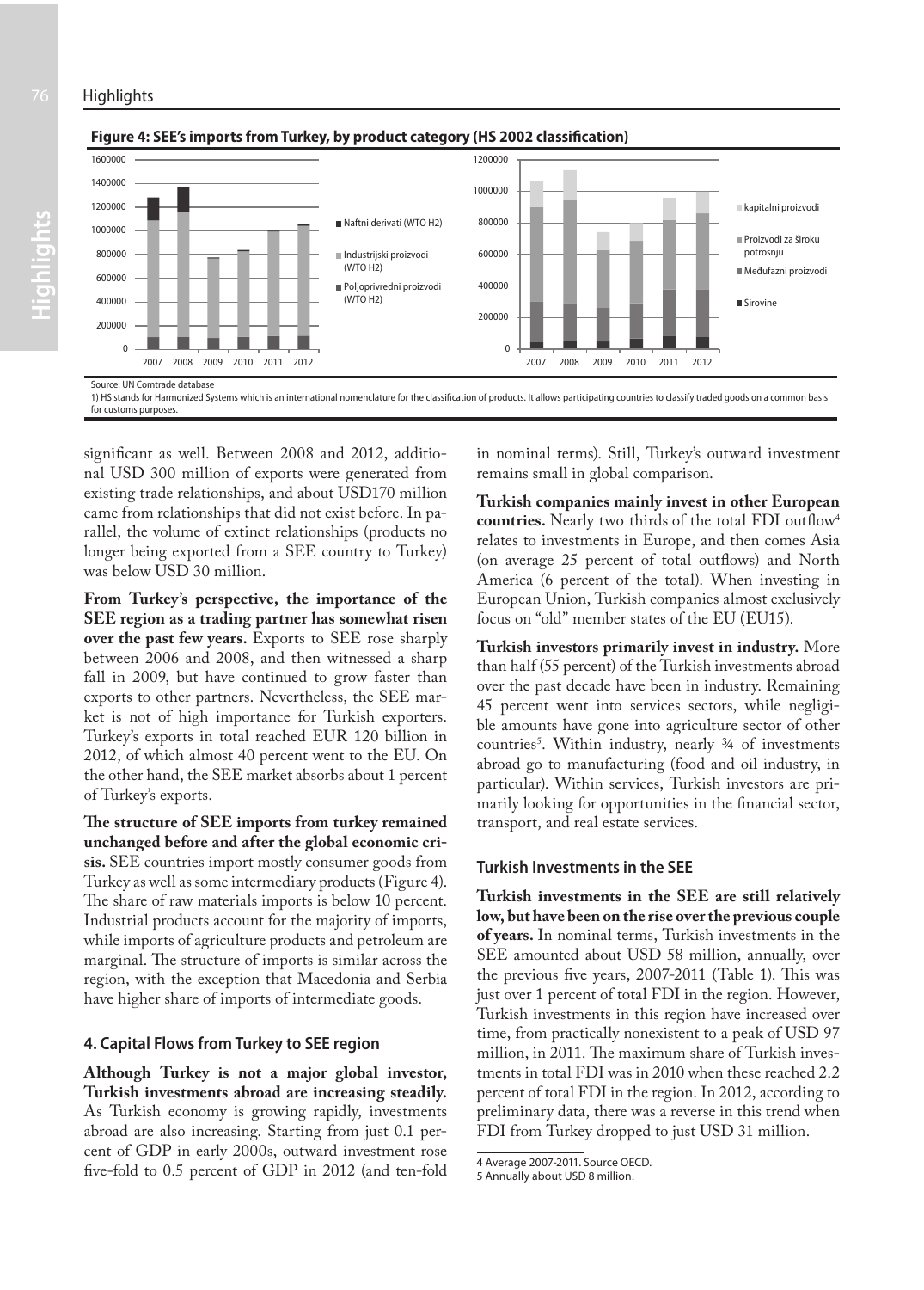|                                     | 2001     | 2002  | 2003  | 2004  | 2005  | 2006    | 2007 | 2008        | 2009  | 2010  | 2011  |
|-------------------------------------|----------|-------|-------|-------|-------|---------|------|-------------|-------|-------|-------|
| Total FDI in SEE                    | 967      | 1.063 | 2,085 | 2,402 | 3,040 | 6,402   |      | 7,835 6,525 | 4,899 | 3,595 | 5,226 |
| o/w from Turkey                     | $\Omega$ | 0     | 0     | 6     | 12    | 2       | 47   | 40          | 27    | 78    | 97    |
| TK investments as % of the<br>total | 0.0      | 0.0   | 0.0   | 0.2   | 0.4   | $0.0\,$ | 0.6  | 0.6         | 0.6   | 2.2   | 1.9   |
| Source: OECD and WB staff estimates |          |       |       |       |       |         |      |             |       |       |       |

**Table 1: Total and Turkish investments in the SEE, USD million**

**The real impact of Turkish investments on SEE economies might be underestimated.** Official statistics, as represented in the Balance of Payments and reported here, shows only a flow of capital to be used as a shareholders' equity in new projects. However, majority of investments are financed through banks' or intra-company loans. Therefore, once the amounts secured through loans are added, the actual impact of Turkish investments on host economies is certainly much higher. In particular this is the case for countries in which Turkish banks operate – like Bosnia and Albania.

**Most of the Turkish investments in the SEE region went to Bosnia and Herzegovina and Macedonia.** Since 2001, Turkey invested USD 309 million in the SEE, of which USD 137 million went to Bosnia and Herzegovina, while USD 82 million went to Macedonia (Table 2). This represents around 70 percent of total Turkish investments in the region – Bosnia accounts for 44 and Macedonia for 26 percent of the total stock of investments. However, once the country data is adjusted for the differences in the size of population it turns out that Turkish investments were most important for Macedonia and least important for Serbia.

**Over time Turkish investments have gained importance for all SEE countries except for Albania.** Before the start of the international financial crisis (2001-2008)

Turkish investments accounted for a negligible 0.3 percent of the total inflow of investments in the SEE. However, its share increased to a much more significant 4.1 percent between 2009 and 2011. Turkey gained importance in Bosnia and Herzegovina and Macedonia, in particular. In Bosnia, Turkey accounted for 13.5 percent of all investments over that period. On the other hand, Turkey is losing in importance as an investor in Albania (its share in total FDI inflow halved in recent years). For Montenegro and Serbia, importance of Turkey among other investors remains broadly stable over the observed period.

# **Was 2012 a turning point?**

**Preliminary data for 2012 point to a significant drop of Turkish investment in SEE**. Turkish businesses invested only USD 31 million in the SEE. This is a major drop compared to previous year since FDI from Turkey stood at just one-third of the previous year's level. This is also in stark contrast to a general trend that Turkey increases investments abroad. As mentioned Turkish investments abroad in 2012 reach an estimated USD 4.3 billion which is a historical record high level.

**Macedonia and Bosnia recorded the highest loss of Turkish investor appetite**. These two countries, otherwise the most common destination for Turkish

|                | 2001 | 2002 | 2003 | 2004 | 2005 | 2006 | 2007 | 2008 | 2009 | 2010 | 2011 | Total |
|----------------|------|------|------|------|------|------|------|------|------|------|------|-------|
| Albania        | 0.0  | 0.0  | 0.0  | 0.0  | 3.0  | 0.0  | 27.0 | 3.0  | 0.0  | 3.0  | 5.0  | 41.0  |
| BiH            | 0.0  | 0.0  | 0.0  | 6.0  | 9.0  | 1.0  | 6.0  | 10.0 | 22.0 | 61.0 | 22.0 | 137.0 |
| Macedonia, FYR | 0.0  | 0.0  | 0.0  | 0.0  | 0.0  | 1.0  | 1.0  | 1.0  | 2.0  | 7.0  | 70.0 | 82.0  |
| Montenegro     | 0.0  | 0.0  | 0.0  | 0.0  | 0.0  | 0.0  | 2.0  | 4.0  | 0.0  | 4.0  | 0.0  | 10.0  |
| Serbia         | 0.0  | 0.0  | 0.0  | 0.0  | 0.0  | 0.0  | 11.0 | 22.0 | 3.0  | 3.0  | 0.0  | 39.0  |
| Total          | 0.0  | 0.0  | 0.0  | 6.0  | 12.0 | 2.0  | 47.0 | 40.0 | 27.0 | 78.0 | 97.0 | 309.0 |
| Source: OECD   |      |      |      |      |      |      |      |      |      |      |      |       |

**Table 2: Turkish investments per country, USD million**

# **Table 3: Turkish outward FDI in 2012 (USD million)**

|                   | <b>Albania</b> | <b>BiH</b> | Montenegro | <b>FYRoM</b> | Serbia | <b>Total SEE</b> | <b>Europe</b>  | World |
|-------------------|----------------|------------|------------|--------------|--------|------------------|----------------|-------|
| Tota <sub>l</sub> |                |            |            | <u>_</u>     |        |                  | $3.50^{\circ}$ |       |